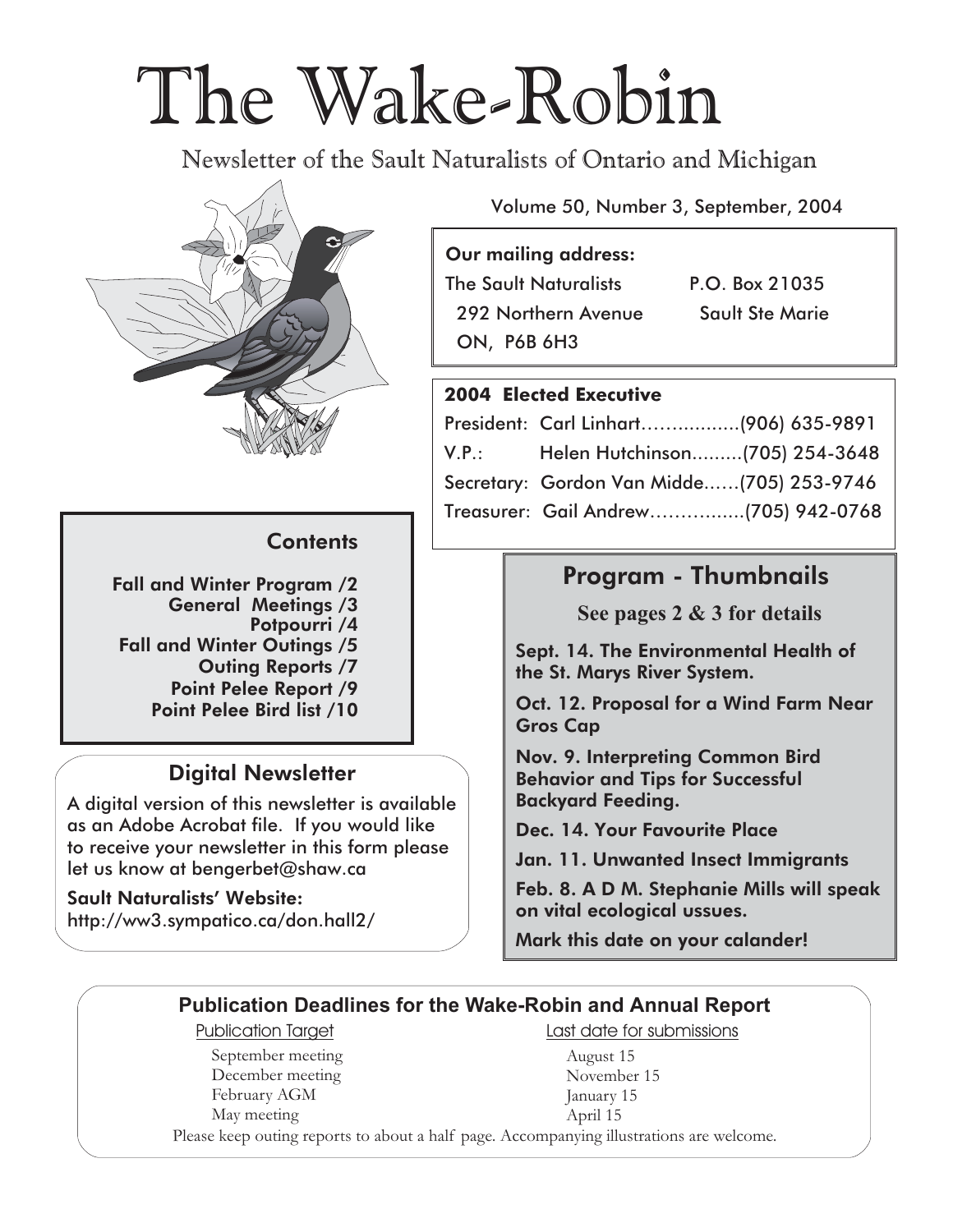## **Fall and Winter Program**

**September 14, Great Lakes Forestry Centre**. Greg

Zimmerman. *The Environmental Health of the St. Marys River System and BPACs Recommendations for Remediation*. Dr. Zimmerman will describe the Remedial Action Plan Stage 2 Report, which recommends more than 60 remedial actions for the St. Marys Area of Concern. Development of this plan involved four different agencies: Environment Canada, the Ontario Ministry of the Environment, the U.S. Environmental Protection Agency, and the Michigan Department of Environmental Quality, with input from the Binational Public Advisory Council (BPAC). The recommendations address sources of pollution, air and water quality, pollutants in sediments, fish and wildlife habitat and populations, and public involvement. Projects are already under way to implement these recommendations.

**October 12, Great Lakes Forestry Center.** Steve Kent, Superior Wind Energy Institute (SWEI). *Proposal for a Wind Farm near Gros Cap*. SWEI is hoping to build wind generators in Prince, Dennis, and Pennefather townships and has sought help from local bird watchers to perform bird surveys for the Environmental Assessment required by the Ontario Ministry of Natural Resources. Steve will give a general introduction to the wind industry, followed by a description of SWEI's involvement in Ontario and in the local area of interest. He also plans to share the results of some of the completed studies undertaken as part of the Environmental Assessment process.

**November 9, Great Lakes Forestry Center.** Connie Thompson, writer of the *Barbeau Birder* column for the *Sault Evening News*. *Interpreting Common Bird Behavior and Tips for Successful Backyard Bird Feeding*. Have you wondered why birds crash into your windows or why they always seem to sing from the very top of a tree? Maybe you've seen a bird fluttering in the dirt or eating gravel, or perhaps you've always wondered why the males are so much more beautiful than the females. Connie will answer these and other questions and provide some excellent tips for

making your yard a magnet for many different types of bird species.

#### **December 14, Central United Methodist Church.**

Annual Holiday Get-together. *Your Favorite Place*. Members will be invited to talk about one of their favorite places, preferably one they go back to year after year. Presentations may be accompanied by a small number of slides if desired (a Carousel projector will be available) but there may be a time limit so that everyone who wants to talk can be accommodated. Call John Lehman (906-635-5095) or Donna Ryckman-Rooney (705-945-9821) if you wish to participate. Look for additional information in the Winter Newsletter.



**January 11, 2005, Central United Methodist Church. Tentative)** Dr. Taylor Scarr, Entomologist. *Unwanted Insect Immigrants*. Details will be provided in the Winter Newsletter.

**February 8, 2005, Annual Dinner Meeting. Venue to be announced.** Guest speaker will be author Stephanie Mills, who has worked on the leading edge of ecological issues since 1969. Mills is the author of *In Service of the Wild:Restoring and Inhabiting Damaged Land* and *Whatever Happened to Ecology?* and is the current editor of Turning Away from Technology. Mills has participated in several international symposia in venues ranging from a United Nations Conference on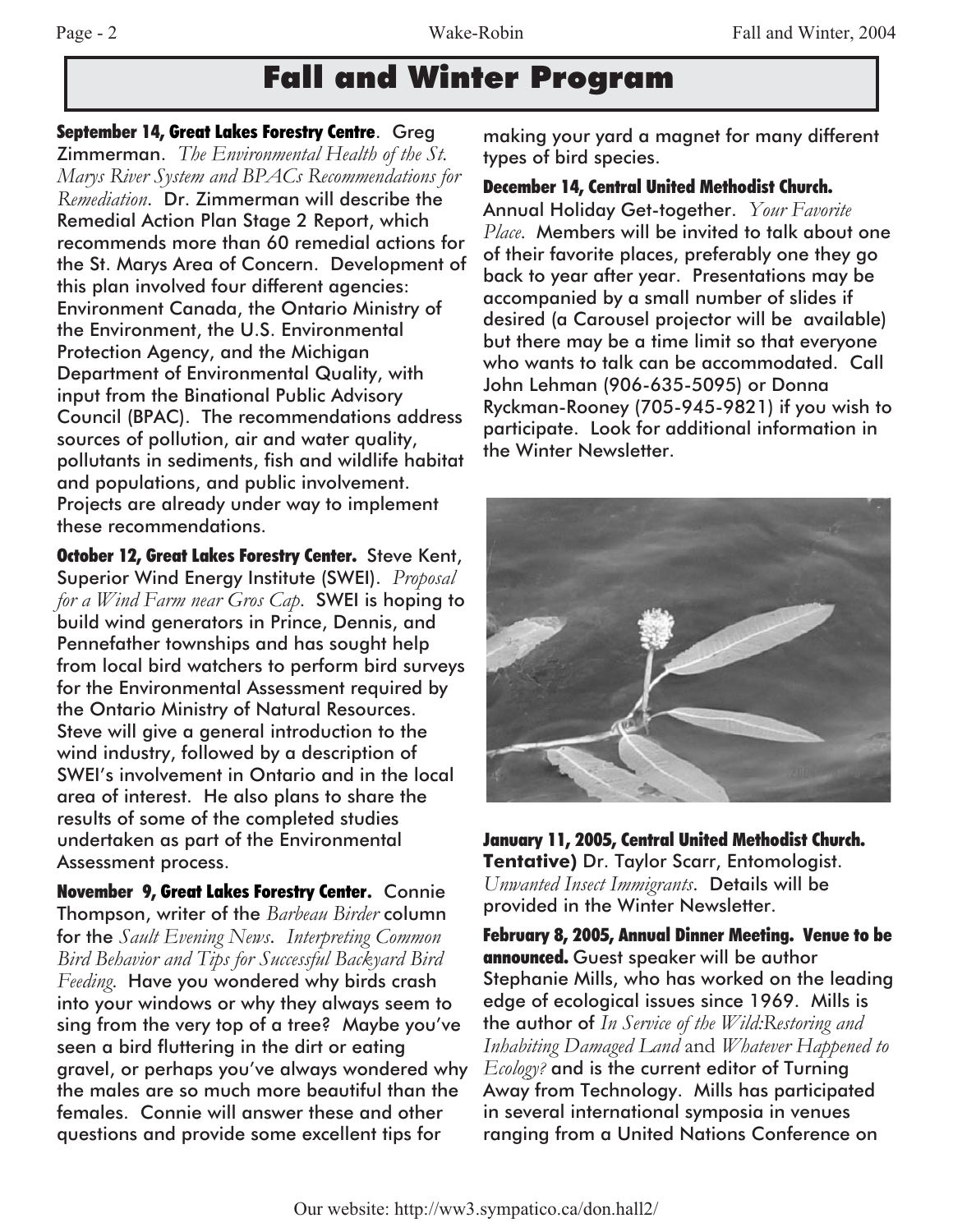Environment and Development to a conference on "Rethinking Progress" in Ladakh. In 1996 the *Utne Reader* named Mills as one of the world's leading vsionaries.§



#### **Membership**

Carrie Genou is the new membership chair, replacing Ron Prickett. She can be reached at 942-0715. Thank you, Ron, for a job well done and welcome aboard, Carrie!

#### **Feds Plan to Drop Wolf Protections in the Midwest and Northeast**

The U.S. Fish and Wildlife Service is planning to drop Endangered Species Act protections for wolves in the eastern United States, despite the fact that the removal of protections would likely preclude the return of wolves to their historical range in the Northeast. Although wolves in the upper-Midwest have made many gains, and now number more than 3,000 in Michigan, Minnesota, and Wisconsin, wolf experts believe that the Northeast has prime wolf habitat and could support a population of the canines. The new plan would make it difficult to either reintroduce wolves in the Northeast, or protect those that naturally migrate from Canada.

From *Denlines,* July 21, 2004.

(www.defenders.org/den/dl000121.html)

## **General Meetings**

**Time**: 7:30 p.m; second Tuesday of each month, except May (first Tuesday)

**NOTE: Change in venue for Ontario general meetings.**

**Place**: Sault Ontario, Great Lakes Forestry Centre, 1219 Queen Street East, Sault Ste Marie, ON.

Sault Michigan, Central Methodist United Church, Corner of Spruce and Court St.

**Schedule:** (Unless noted otherwise in programme description)

| September-November     | <b>Great Lakes Forestry Centre</b>            |
|------------------------|-----------------------------------------------|
| December and January   | <b>Central Methodist-United Church</b>        |
| February               | <b>Annual Dinner Meeting- location varies</b> |
| <b>March and April</b> | <b>Central Methodist United Church</b>        |
| May and June           | <b>Great Lakes Forestry Centre</b>            |
|                        |                                               |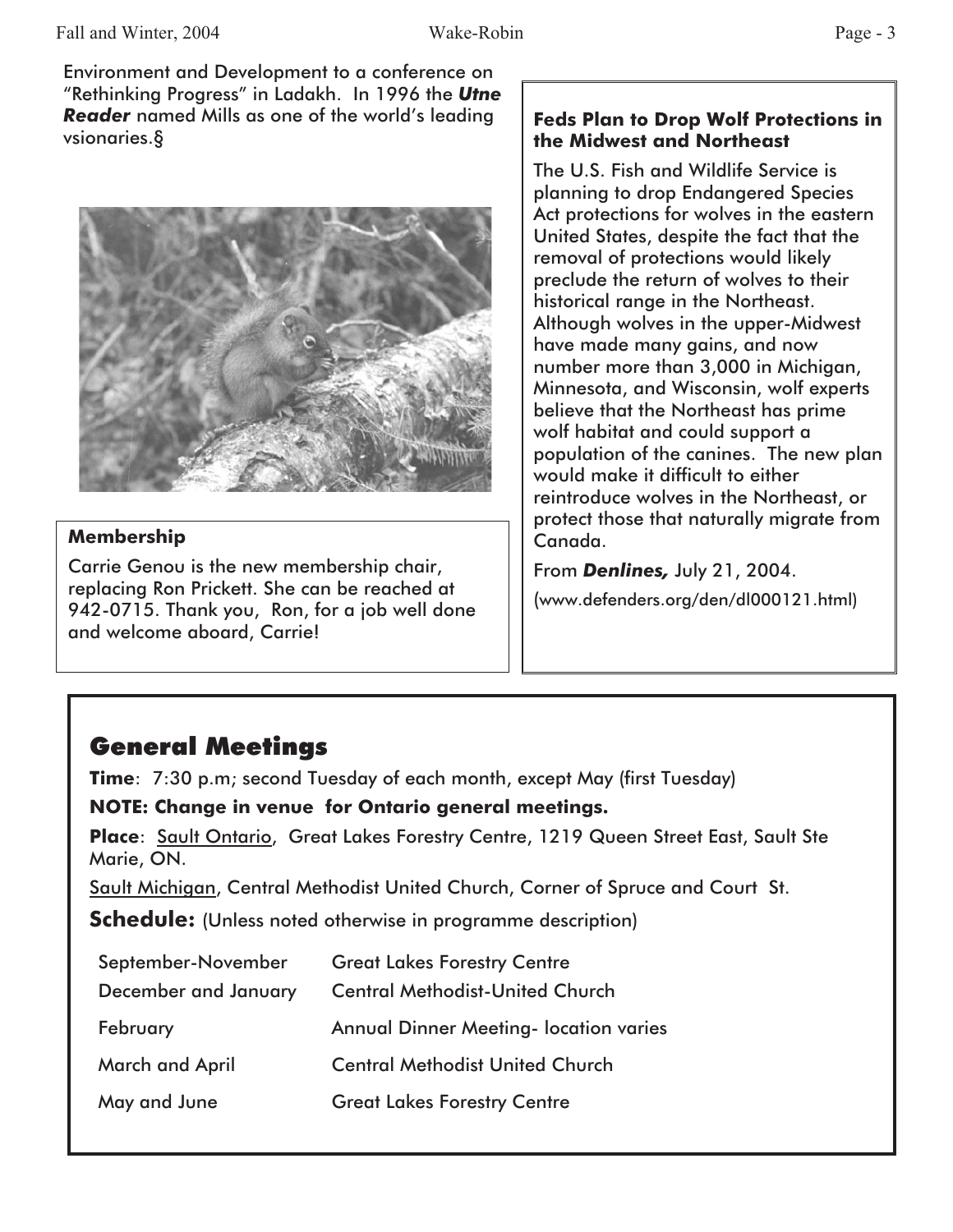## **Potpourri**

Curt Bosket has submitted some amazing color photos of a dragonfly emerging from its nymphal skin. Our printing process cannot do justice to Curt's photography so the editors are including only one of



the five shots. If you wish to see the sequence in colour please let us know via email and we will send jpeg copies.The editors §

#### **Good-bye, Farewell, Au Revoir** By Tony Walker

It was with mixed feelings that I said "au revoir" to Don and Karen Wilshere.

Don, a long-standing member of the Sault Naturalists, organized the Christmas Bird Count for several years. With a teacher's eye for detail, he compiled the lists for every bird recorded by the participants, while writing a descriptive and humorous account of the birders' sightings and adventures. His wife Karen was the perfect hostess for the potlucks held at their house in the evening

following the bird counts.

Don and I started birding together with the late Tom Marwood, and over the years, we found we had many things in common. We participated in Baillie Bird-a-thons, trips to Point Pelee and Manitoulin Island, and we joined efforts in the platform construction. Don, always dependable and very professional when involved with projects, was first and foremost a gent.

We wish the Wilsheres the best of luck. I look forward to seeing them in British Columbia someday. §

#### **Fall Road Cleanup**

The next litter pick-up for the Sault Naturalists section of Hwy 550 is scheduled for September 21, weather permitting. Please call Betty Bennett at 254-7214 if you can help. §



#### **Northern Regional Meeting of** *Ontario Nature* **(formerly FON) Oct. 15,16, and 17 at Lake Superior Provincial Park Center**

The Sault Naturalists have been asked to give a presentation on the fifty years of our club at the Northern Regional meeting. The length of the presentation will be about one hour and will be scheduled for the Friday evening and/or Saturday afternoon of the conference. Two members are required as presenters. For more information, please contact Tony Walker, *Ontario Nature* rep. at (705) 759-6151.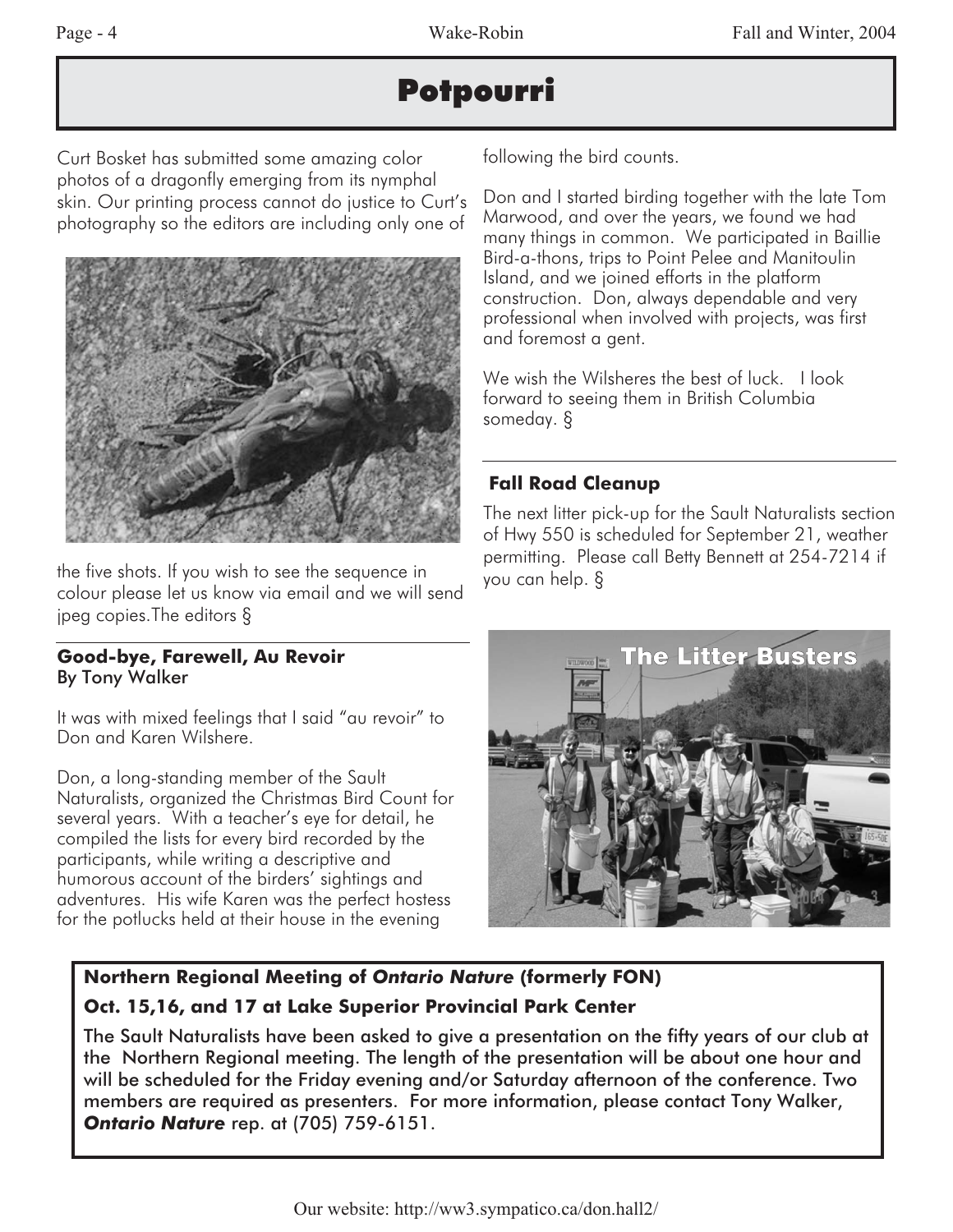## **Fall and Winter Outings**

**Sat., Aug. 28, 10:00 a.m. St. Mary's Paper Board Room.** John Walas, an entomologist from Thunder Bay, will give an hour presentation and discussion on the insects of our area. Afterwards, John will lead a walk around Whitefish Island for " hands on" identification of our "bug findings".

**Sat., Sept. 4. Lake Superior Park**. Canoe and camp at Gargantua Bay. Those wishing only a day hike to Warp Bay on Sunday, call leaders for a meeting place, by September 1st, at the latest! Leaders: Chuck Bosley (906) 248-3287 or Evelyn Simon (705) 949-8206.

#### **Sat., Sept.11. Lake George Marshfest.**

Walks in the marsh, live animal displays, voyageur canoe rides, food, music, children activities. Location: Hwy.17 E, west of Hwy 638 at Lake George. Contact: Tracey Latulippe (705) 842-2628.

**Sun., Sept. 12, 8:00 a.m. MWC.** Look for migrating waterfowl at Birch Point Beacon (off Birch Point Rd.) near Brimley. Bring binoculars or scope. Leader: Tony Walker (705) 759-6151.

**Wed., Sept. 15, 6:00 p.m.** Meet in the parking lot at the Sault Locks for an evening stroll around Whitefish Island. Bring binoculars to ogle the birds. Leader: Tony Walker (705) 759-6151.

**Sat., Sept.18, 10:00 a.m. Zellers Plaza North.** Hike the Pancake Trail. Difficulty: easy to moderate with some hills. Leader: Wendy Lalouette (705) 253-8790.

**Sun., Sept. 19, 9:00 a.m. Wellington Sq. Mall**. Bob will lead us around Sylvan Valley in search of the many fall flocks of migrating Sandhill Cranes. Leader: Bob Knudsen (705) 942-2127.

**Sat., Oct. 2, 9:00 a.m. Zellers Plaza North**. Enjoy the fall colours on the hills in the Searchmont area as we trek with Jeff. He plans to explore around his property and, time permitting, some conservation areas. Expect some climbing. Leader: Jeff Hinch (705) 759-8116.

**Sat., Oct.16, 10:00 a.m. MWC.** Ken will lead a geology trip along the Lake Huron shoreline near Cedarville. An easy hike to check out the chatter marks left on the rocks from the last ice age. Leader: Ken Hatfield (906) 632-9075.

#### **Sat., Oct. 23, 10:00 a.m. Zellers Plaza**



**North.** Visit the Goulais River Beach Ridges Conservation Reserve. This "protected" area is covered by dozens of vegetation communities with meadows, bogs, and ridge-fringe upland

forests. This is a first trip to a Conservation Reserve, so expect the unexpected, and let's have some fun exploring the unique features. Rubber boots would be appropriate! Leader: Dave Euler (705) 248-1494

**Sat., Oct. 30, 10:00 a.m. MWC.** Bob will lead a hike in the National Forest near St. Martin's Bay close to Hessel. Easy trekking. Distance to be traveled depends on the hikers and weather conditions. Leader: Bob Gay (906) 647-4038.

**Sat., Nov. 6, 1:00 p.m. Meet at Sault College J. parking lot. (east end of college toward Pine Street).** *Deciduous Trees in Winter- Identification.* Workshop will be tailored to the interests of the participants. Mostly outdoors, so dress for weather. Calling ahead is essential. Leader: Don Hall (705) 248-1834.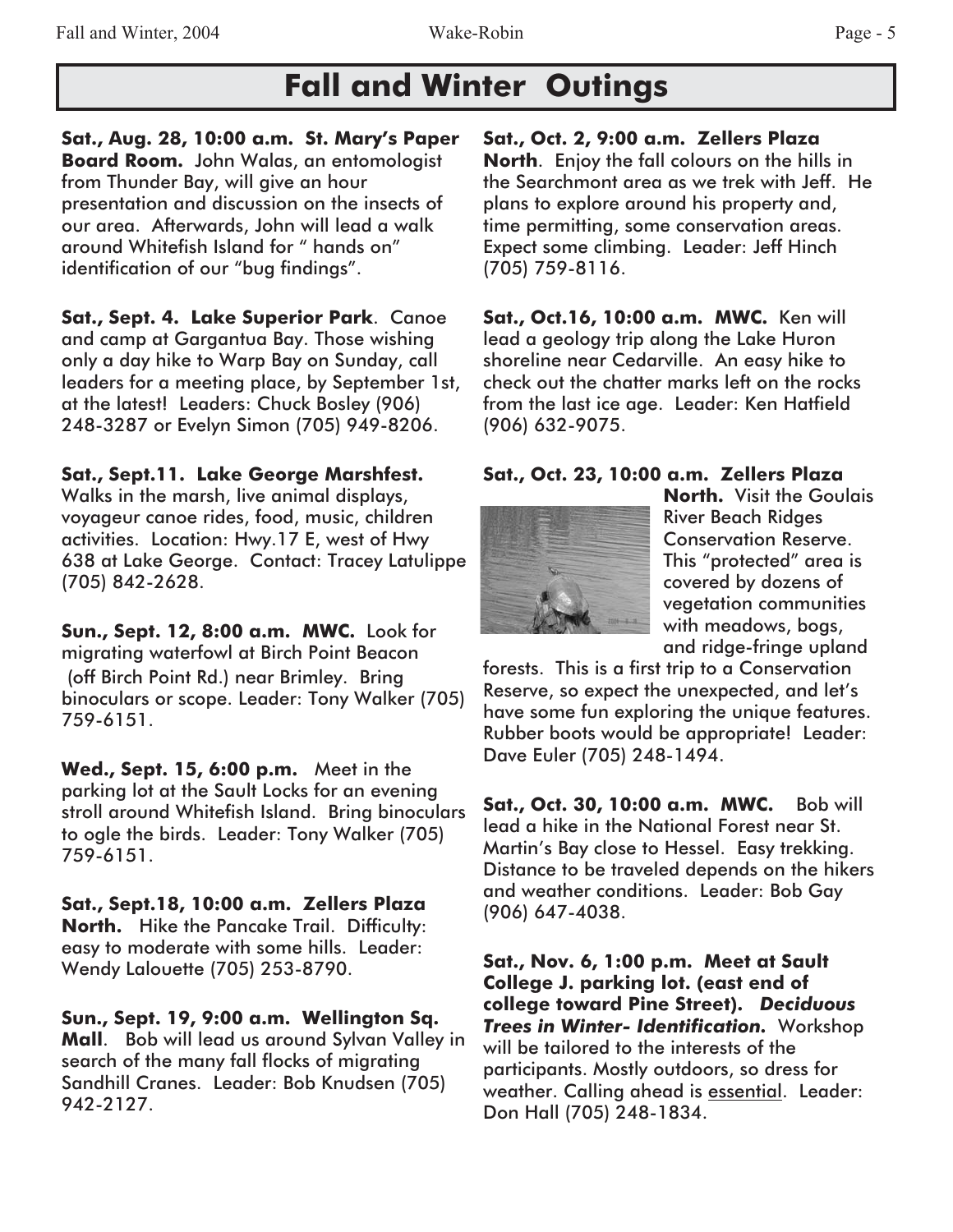**Sat., Nov. 13, 10:00 a.m. Zellers Plaza North.** T*he Present is the Key to the Past*. The geological history of the Sault Ste Marie area as revealed by the rock exposures along Highway 556; featuring "pudding stone" outcrops, evidence of ancient and "recent" glaciation, volcanoes, fault zones etc. Leader: Gerry Bennett (705) 254-7214.

**Dec. 18 ??? Christmas Bird Count.** For those wishing to participate, call in advance to be assigned an area within the 7-mile radius

of the count. Leader: Chris Sanders (705) 759-6216.

#### **Unscheduled Outings**

Weather permitting, there is usually some sort of outdoor activity involving club members. For those wishing to take part in unscheduled outings any weekend, call one of the members listed below:

Val (705) 253-7044 Chuck (906) 248-3287 Ev (705) 949-8206 Carl (906) 635-9891 Ron (705) 254-1533 Betty (906) 248-5451§

#### **Where we meet:**

**Michigan** - Michigan Welcome Center (MWC)

Follow the blue directional signs immediately south of the bridge toll-booths.

- **Ontario** Wellington Sq. Mall Follow Hwy I7 E to the McDonalds Restaurant just east of the mall. Park on the west side of of the restaurant parking lot, facing the mall.
	- Zellers Plaza North Enter A&P/Zellers Mall from Grt. Northern Rd. or Northern Ave. Park west of Pennington's store.
	- Market Mall Located on Second Line (Hwy 550) at Korah Rd. Meet at the N.W. Area by the video store.

Churchill Plaza - Parking lot, under the entrance sign, off Trunk Rd. (Hwy. 17E)

**Remember to buckle-up - It's the law.**

## **Outing Guidelines**

- Please register for all outings by calling the trip leader or an outing committee member. Phone numbers are listed in the outing schedule. Non-registrants are welcome but risk being uninformed of last-minute outing changes.
- Dress for the weather and terrain with appropriate clothing and footwear. Be prepared for sudden weather changes (Depending on the season bring rain gear or extra warm clothing.) Bring snacks, water, binoculars, loupes, field guides, etc. For daylong excursions, bring a lunch, and extra water.
- Take only photographs; leave only footprints. Leave pets at home. Take out all garbage. Limited collecting of non-endangered and non-threatened plant specimens for further study may be allowed with permission of the leader, but in general no picking.
- Refer all questions and requests for transportation to the trip leader or a member of the outing committee.
- **If carpooling, consider assisting the driver with gas costs. Suggested amounts are \$U.S. 2.00 and \$Can. 3.00 and up depending on the length of the trip.**
- Participants in outings do so at their own risk.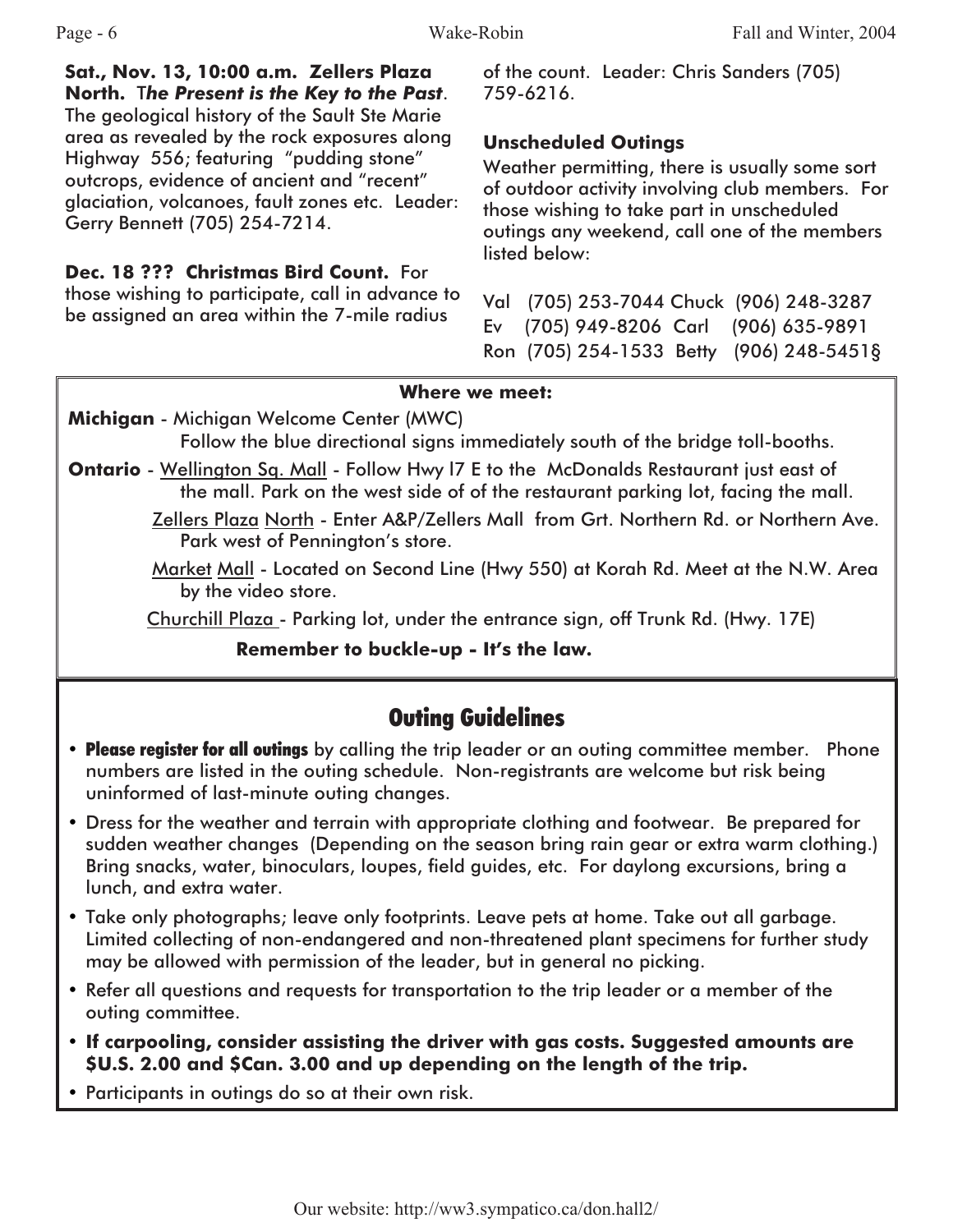## Outing Reports

#### **Naomikong Creek Hike**

By Mark Jaunzems

On Saturday May 22, six hardy souls, ignoring the weather forecast and threatening skies, walked the North Country Trail along Lake Superior in the Naomikong Creek area. Hiking the downhill grade through a relatively undisturbed cedar swamp, we found a few plants in bloom, including nodding trilliums, goldthread and skunk cabbage; but because of the late spring, many plants such as the trail plant (*Adenocaulon bicolor)* pictured below, were just starting to peek above the ground. This last plant is always a favorite of mine; in places where it grows as the dominant



ground cover, it really can be used to track the path of an earlier hiker. The leaves of the trail plant are arrow-shaped, green on the upper side and white on the underside. When one walks through it, many of the plant's leaves are flipped over, the " white arrows" pointing in the direction the walker has taken.



As we emerged from the swamp, we came to the sandy shore of the big lake and had an *al fresco* lunch complete with roaring campfire and songbirds. One songster got under our "eardrum skin"; after a bit of searching we saw that it was a Northern Waterthrush. Though normally seen on the ground, this male was singing up a storm about 15 feet up in a white cedar, for most of our lunch break.

Hiking on to the parking lot, we saw a few warblers in a small mixed flock that seemed to be moving down the near shore toward the west (perhaps on their way to Whitefish Point). There were male Black-and-white Warblers, Yellow-rumped Warblers, Chestnut-sided Warblers, American Redstarts, and many "questionable" females.

As for the rest of us, we were only a little "questionable" but rather pleased that we stayed dry (it didn't rain). It was a fine hike. Thanks to everyone and especially to the leaders Chuck and Evelyn. §

Newsletter articles may be submitted to Gerry and Betty Bennett at: bengerbet@shaw.ca.

#### **Crisp Spring Outings** By Jean Mannesto

On two spring days while the birds nest, the trees weave a tapestry of mauve buds, lime leaves and white blossoms and the sun dances like diamonds on Lake Superior waves, over a dozen Sault Naturalists travel M-123 North to two remote spots. Each place is west along the coastline within 13 miles of Whitefish Pt. Each drive follows a maze of sandy tracks. Each spot ends at a distinctly remote shoreline: Crisps Pt. Lighthouse and Vermilion Pt. Life-Saving Station. The purpose for each trip is different.

May 29, 2004 found the group receiving a lesson from Jerry Methner, a local rock enthusiast who has been collecting agates for over thirty-five years. He has an impressive agate collection that can no longer be contained in a gallon jug. Some of the telltale signs of an agate include: the rings or layers of colored minerals, a translucent quality, a smooth glassine texture (try licking the specimen with your tongue), or reddish bubbles like vesicles of basalt on the outer surface. According to Webster's dictionary, agates are smooth-looking quartz having their colors arranged in stripes or forms that look like clouds or moss. They vary in size, but it is rare to find a large agate now. The agates found by the group this day were about the size of a quarter. See Val, Gail, Jerry and Jean for specimens from this outing.

Although the slow, strolling pace of examining the pebbles along the beach is not for everyone, the trip to Crisps Pt. alone is worth it for the spectacular scenery. The lighthouse has been refurbished by a local group of enthusiasts who clean up the sand accumulation on the boardwalks weekly. If you are lucky to be there when they show up, they will let you climb the tower for a panoramic view of the coastline.

June 5, 2004 found the group being led by Greg Zimmerman, a professor at Lake Superior State University. It is the same drive up M-123, but this time it passes through Paradise, turning left on Vermilion Rd. After a labyrinth of pathways, there is a wild orchid bog (the Pat Grogan Shelldrake Orchid Bog Nature Sanctuary) and a cranberry bog. Buckbean (*Menyanthes trifoliata*) grew profusely in the bog at this time. At the parking lot, there is a beaver dam, and a stream where fish are observed. Crossing the bridge, we see the old Vermilion Pt. Station, and several newer gray buildings with red roofs. Since Greg has the keys to the quarters, we climb the ladder up into the empty tower where the view of Superior is grand. Here, in the past, the keeper and his crew of surfmen were on watch for ships in distress.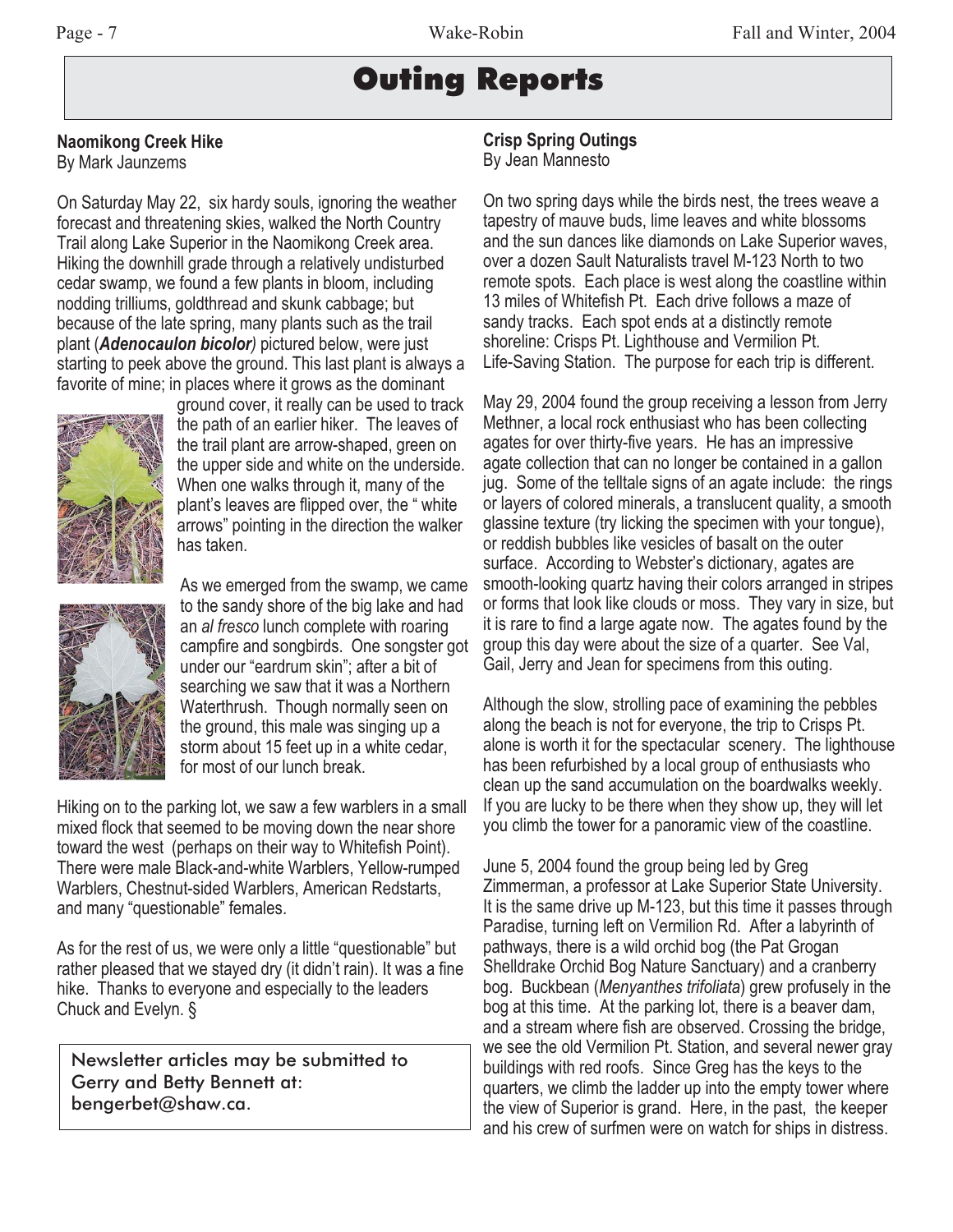Outside, Greg shares his research projects about plant succession and dune development as we amble along through the marshy area, reddish orange from the vermilion pigment seeping up from the ground. The nitrogen poor soil houses a variety of plants, such as: blooming bog laurel, sweet gale, rows of reeds, the carnivorous sundew, pitcher plant and bladderwort.

It is a short walk down the beach to a cordoned-off area where the endangered Piping Plover nests. A covering built by students from Lake State protects the family from predators. Greg finds an adult on the nest. Keeping a safe distance, everyone has a good look through binoculars. Then we head back, spotting bearberry and blueberry plants along the stream.

These back-to-back outings are a water-lovers' paradise. Though close in proximity, the two outings offered a wide diversity for the naturalist to explore in spring.  $\S$ 

#### **Orphan Lake Trail**

#### By Katie Bosket

On June 26, 2004, Ron Prickett led five enthusiastic Sault naturalists on an enjoyable hike on the north side of the Orphan Lake trail.

We began the hike with a discussion of ferns. We learned that not all ferns with hairy legs are ladies. We saw some intermediate wood ferns, interrupted ferns, birch ferns, and lady ferns.

We tested Curt's birdsong identification skills. He's got the ovenbird, vireo and white-throated sparrow "down". Chuck identified the songs of Swainson's Thrush, Yellow-rumped Warbler, Black-throated Green Warbler, and Black-throated Blue Warbler.

Pink Lady Slippers were everywhere. Chuck explained their reproductive problems (mock nectar, low pollination rate, the need for the right soil fungus to germinate, etc.) We also saw white star flower (try and tell us the Latin name, but we won't remember it), dwarf dogwood, snowberry, wild sarsaparilla, clintonia, blue bells, twisted stalk, gold thread, wood sorrel, marsh marigold and meadow rue.

We stopped for lunch on the Lake Superior beach. Ron and Chuck brought wine and cake to celebrate Chuck and Betty's June birthdays. After lunch the discussion digressed to the

existence of angels (I think Betty started it). I guess that's one reason not to drink wine with lunch. I don't remember identifying anything else.

As if we needed more carbohydrates, we stopped on the way home at the Voyageur Restaurant for bannock, pie, dessert pizza, and Ron's two scoops of ice cream with moose antler shaped pastries (very cute).

We enjoyed our day with the *canadensis*.§

#### **St. Joseph Island Fossil Trip**

#### By Art Fink

What a fantastic field trip! Gerry Bennett led an



interesting and fun-filled hike, with 25 participants to St. Joseph Island on Aug. 14. His explanations about fossils from the Ordovician period were informative and entertaining and the enthusiasm from the younger members

especially was great to see. Megan seemed to have an eye for spotting fossils that others had passed over; her find of an almost complete trilobite fossil *(Bumastus)* stole the show. One person was heard suggesting that the Weise brothers might have to persuade their father to add a room, just for the buckets of fossils they had collected.

The concentration of fossils on the beach was amazing. We found good examples of ancient bryozoa (moss animals) , gastropods (snails), pelecypods ( clams), brachiopods, and even some trilobites *(Isotelus* and *Bumastus*). The cone-shaped remains of cephalopods ( related to squid) were common and a specimen several feet long is exposed on the road. Good examples of crinoid stems were found in the quarry on Canoe Point road. In addition, conversations about how to use a GPS and compass, edible plants, bird calls, the best field guides and which frogs lived in the area were informative. Thanks, Gerry for the terrific job you did in leading this expedition.§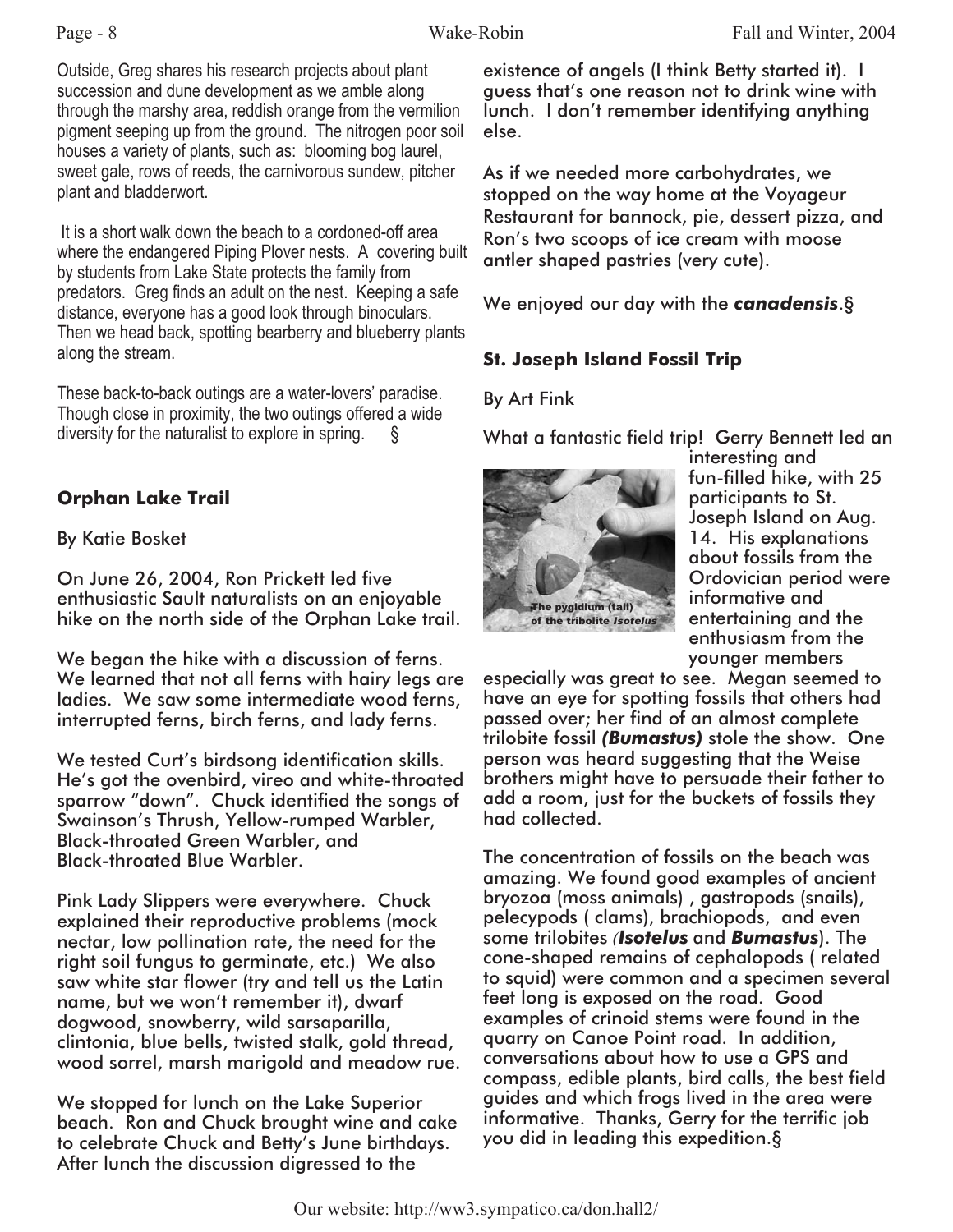## **Point Pelee Report - May 2004** by Don Wilshere

The days chosen for this year's trip turned out to be perfect for birding. For one, the late spring had held back the leafing of the Carolinian forest, so that passerines could be spotted and identified with relative ease; second, the Camelot-like weather (i.e., rain at night and clear during the day) had the effect of halting night-time migration and encouraging daytime feeding, perfect for birdwatching; and third, the sunshine and cool breezes present most of the days reduced the complaints of the campers to a minimum.

The weather played a major role in the fact that, as far as the number of bird species was concerned, this was a record year. The total, 167, smashed the last record of 155, set two years ago, and will be hard to beat in the future.



Another factor added to the success of this year's outing: the reclaimed field at Hillman's Marsh, a new project last year, which was already showing promise last May, proved even more bountiful this year. More water, some vegetation, and plenty of mud flats drew waterfowl

and shorebirds of all kinds to the watchful gaze of eager birders.

Those keen on adding 'Life Birds' to their lists found this to be a banner year, although there were also rarities that, although recorded by others at Pelee, and noted in the 'Book of Lies' at the Visitor's Centre, eluded even the most supreme efforts. Some noteworthy birds seen by members of the group included: a **Black-crowned Night Heron**, found by

Andrew Aitken in a ditch on the way to Hillman Marsh; a lovely flyby of a male **Surf Scoter**, followed by several females, all at the tip; a barely distinguishable **Ruddy Duck** in the Hillman Marsh area; a **Piping Plover** at the new flooded field at Hillman Marsh; a full plumage **Little Gull** at the tip, showing the full black underwings whenever he swerved and swooped; the small but valiant flock of **Black Terns** at the Marsh Boardwalk; the **Great Horned Owl**, identified by sound at 2:42 a.m. by Steve Thorpe; the six species of Vireos seen by members of the group, including **White-eyed Vireo**, **Yellow-throated Vireo**, **Blue-headed Vireo**, **Warbling Vireo**, **Philadelphia Vireo**, and - the most common bird in Ontario, we are told - the **Red-eyed Vireo**; six species of swallows, including a small colony of **Purple Martins**; most of the thrushes, including **Eastern Bluebird**, **Veery**, **Swainson's Thrush**, **Hermit Thrush**, **Wood Thrush**, and **American Robin**; and a huge sampling - 31 species - from the wood warbler family, including several very cooperative **Blue-winged Warblers**, singing (?) their distinctive 'bee-buzz' call, a delightful **Cape May Warbler** at Sanctuary, who posed and flitted about within a few feet of watchers and photographers, whose howitzer-sized telephoto lenses were suddenly rendered cumbersome and self-defeating, the elusive but finally seen and identified **Worm-eating Warbler**, and an interesting 'cross' warbler: the **Brewster's Warbler**; an easy and relaxed **Harris' Sparrow** at DeLaurier, calmly feeding on the lawn; a **Summer Tanager**, discovered by Euan Aitken in the car park at the campground; and, finally, a plethora of the brightly-coloured and always popular **Rose-breasted Grosbeaks**, **Scarlet Tanagers,** and **Baltimore Orioles**, almost everywhere one looked.

As always, Don and Vivian Hall performed superbly, solving problems both great and small, keeping everyone informed and included, and adding uncountable extra touches to make everyone feel welcome. They were, and will continue to be it is hoped, an integral part of the success of this annual outing.*§*

#### **A shaggy mushroom joke**

A mushroom walks into a bar. The bartender says: "Get out of here ! We don't serve your kind." The mushroom: "Hey, what's the problem?" The bartender: "Just get out of here. We don't serve mushrooms." The mushroom, in anguish: "Why not? I'm a fun guy."